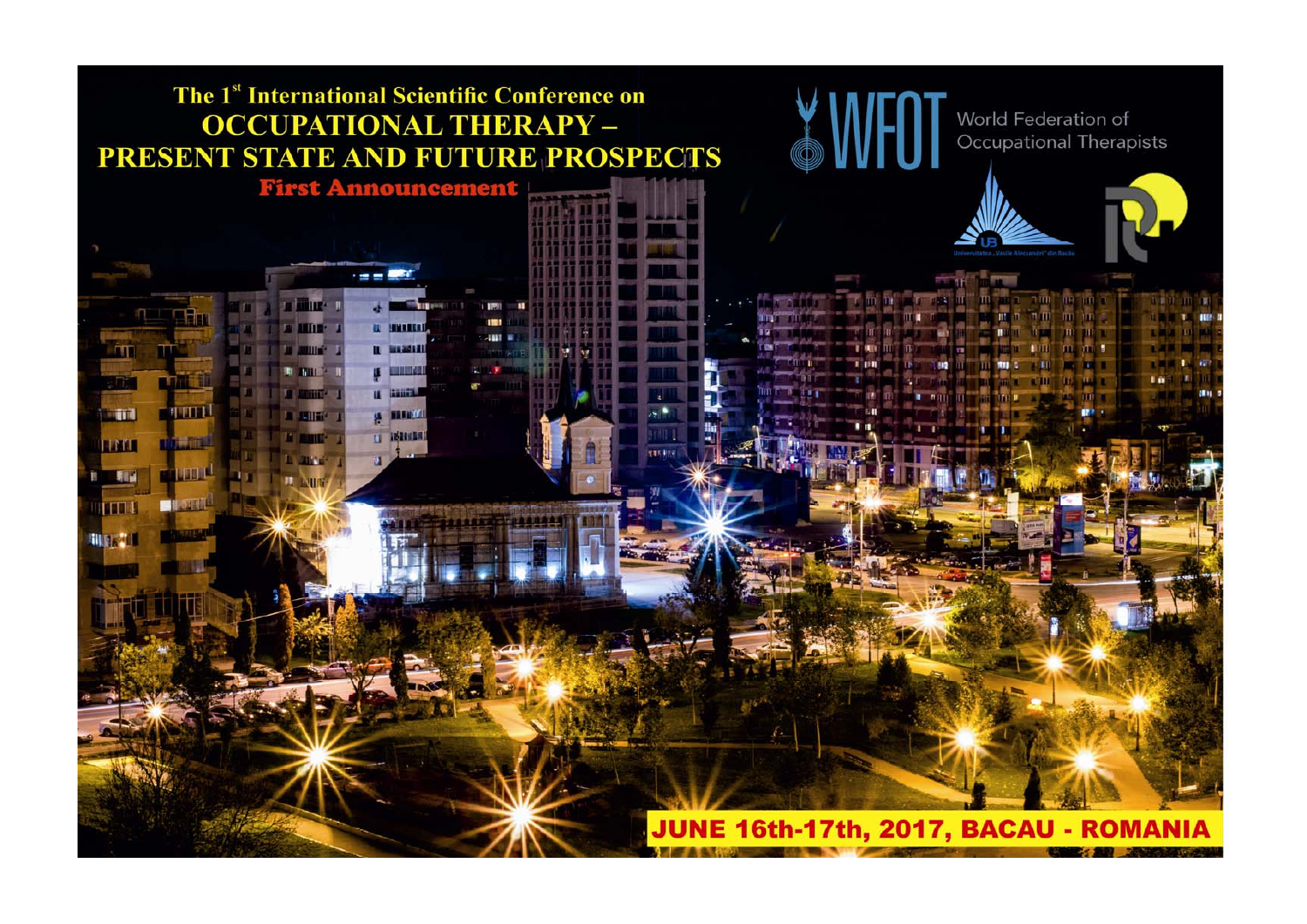

**Romania, Ministry of National Education, "Vasile Alecsandri" University of Bacau Faculty of Movement, Sports and Health Sciences** 



**Professional Association of** 



**Bulgaria, "Angel Kanchev" University of Ruse** 



**Occupational Therapists in Romania Association of Bulgarian Ergotherapists** 

# **INVITATION**

The 1<sup>st</sup> International Scientific Conference on **OCCUPATIONAL THERAPY – PRESENT STATE AND FUTURE PROSPECTS BACAU - ROMANIA June 16th-17th, 2017** 

**First Announcement** 

*Under the auspices of:*